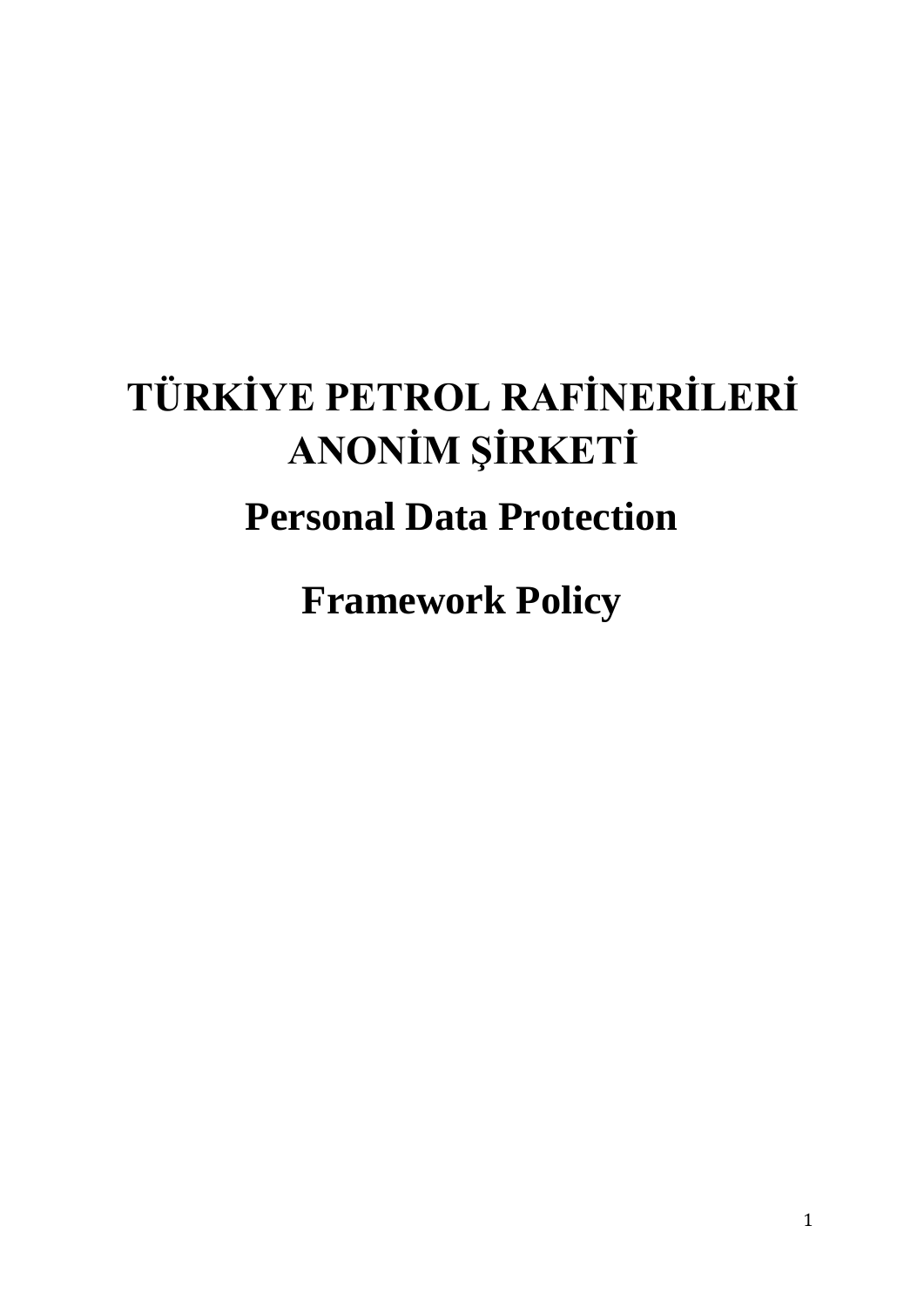## **CONTENTS**

| 1.   |                                                                                                                                                                     |
|------|---------------------------------------------------------------------------------------------------------------------------------------------------------------------|
| 2.   |                                                                                                                                                                     |
| 3.   |                                                                                                                                                                     |
| 4.   |                                                                                                                                                                     |
| 4.1. | Processing of Personal Data in Accordance with the Terms of Data Processing 5                                                                                       |
|      | 4.2. Execution of Special Categories of Personal Data Processing Activities Based on Special<br>Categories of Personal Data Processing Conditions Stipulated in the |
|      | 4.3. Requirements To Be Complied With For Transfer Of Personal                                                                                                      |
| 5.   | OBLIGATIONS RELATED TO THE PROTECTION AND PROCESSING OF                                                                                                             |
|      |                                                                                                                                                                     |
|      |                                                                                                                                                                     |
|      |                                                                                                                                                                     |
|      | 5.4. Measures to be Taken in Case of Unauthorized Disclosure of Personal Data7                                                                                      |
|      |                                                                                                                                                                     |
|      |                                                                                                                                                                     |
|      |                                                                                                                                                                     |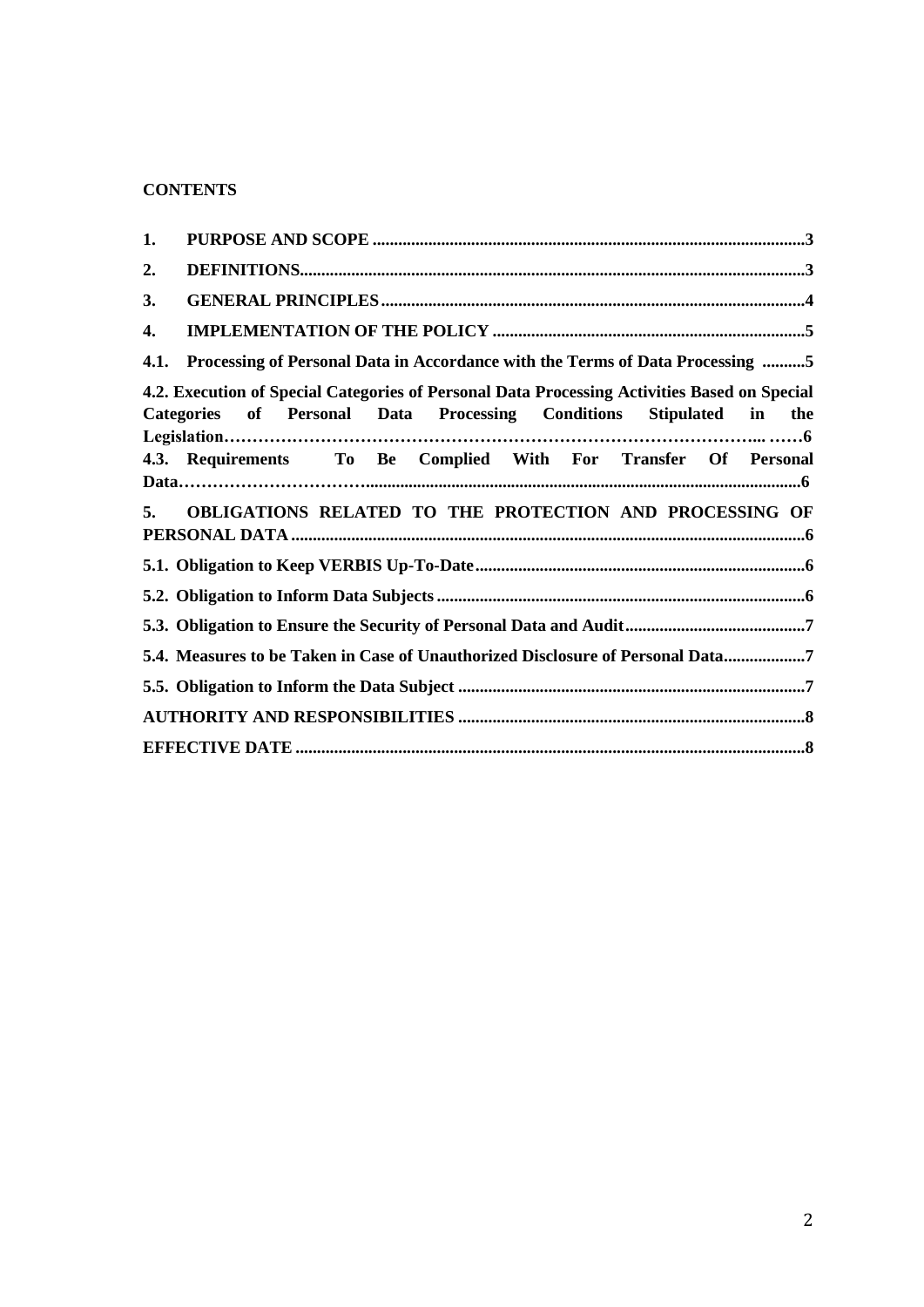## **1. PURPOSE AND SCOPE**

This Türkiye Petrol Rafinerileri Anonim Şirketi Personal Data Protection Framework Policy ("Policy"), which is part of the Code of Ethics of Koç Group and Türkiye Petrol Rafinerileri Anonim Şirketi, aims to determine the framework of the compliance activities it carries out in order to comply with the Legislation on the protection and processing of personal data and to ensure coordination as Türkiye Petrol Rafinerileri Anonim Şirketi ("Company"). In this context, the objective is to ensure that our Company's personal data processing activities are carried out in accordance with the principles of lawfulness, good faith and transparency.

The employees and executives of Tüpraş are obliged to act in accordance with this Policy. Business Partners are also expected to act in accordance with the rules and principles of this Policy to the extent that they are applicable to the relevant transactions.

## **2. DEFINITIONS**

**"Explicit Consent"** Consent related to a specific subject, based on information and expressed with a free will.

**"Anonymization"** Making personal data, under no circumstances to be associated with an identifiable or identifiable natural person, even by matching it with other data.

Making personal data, under no circumstances to be associated with an identified or identifiable natural person, even when by matching with the other data.

**"Data Subject"** A natural person of whom personal data are processed. (customers, visitors, employees and employee candidates, etc.).

**"Business Partners"** It includes suppliers, customers, contractors, business partners and all kinds of representatives, subcontractors and consultants acting on behalf of the Company, as well as other third parties with whom Tüpraş does business.

**"Personal Data"** Any information related with an identified or identifiable real person.

**"Processing of Personal Data"** Any activity performed on data, such as obtaining personal data by fully or partially automatic means or non-automatic means that are part of a data registration system; recording, storage, retention, revision, modification, disclosure, transfer, receiving of data, rendering the data obtainable or classification or prevention of use.**"Koç Group"** Refers to all companies controlled directly or indirectly, individually or jointly by Koç Holding A.Ş., and the business partnerships the (joint ventures included in the consolidated financial report of Koç Holding A.Ş.

"**Legislation**" All relevant legislation in force in Turkey and relevant countries regarding the protection of personal data, especially the Law on the Protection of Personal Data No.6698.

**"Special Categories of Personal Data"** Race, ethnic origin, political view, philosophical belief, religion, religious sect or other beliefs, clothing style, association, foundation or union membership, health, sexual life, criminal convictions, and security measures as well as biometric and genetic data are special categories of personal data.

**"VERBİS"** Data Controllers Registry Information System

**"Data Processor"** A real or legal person that processes personal data for and on behalf of the data controller based on the authorization granted by the data controller.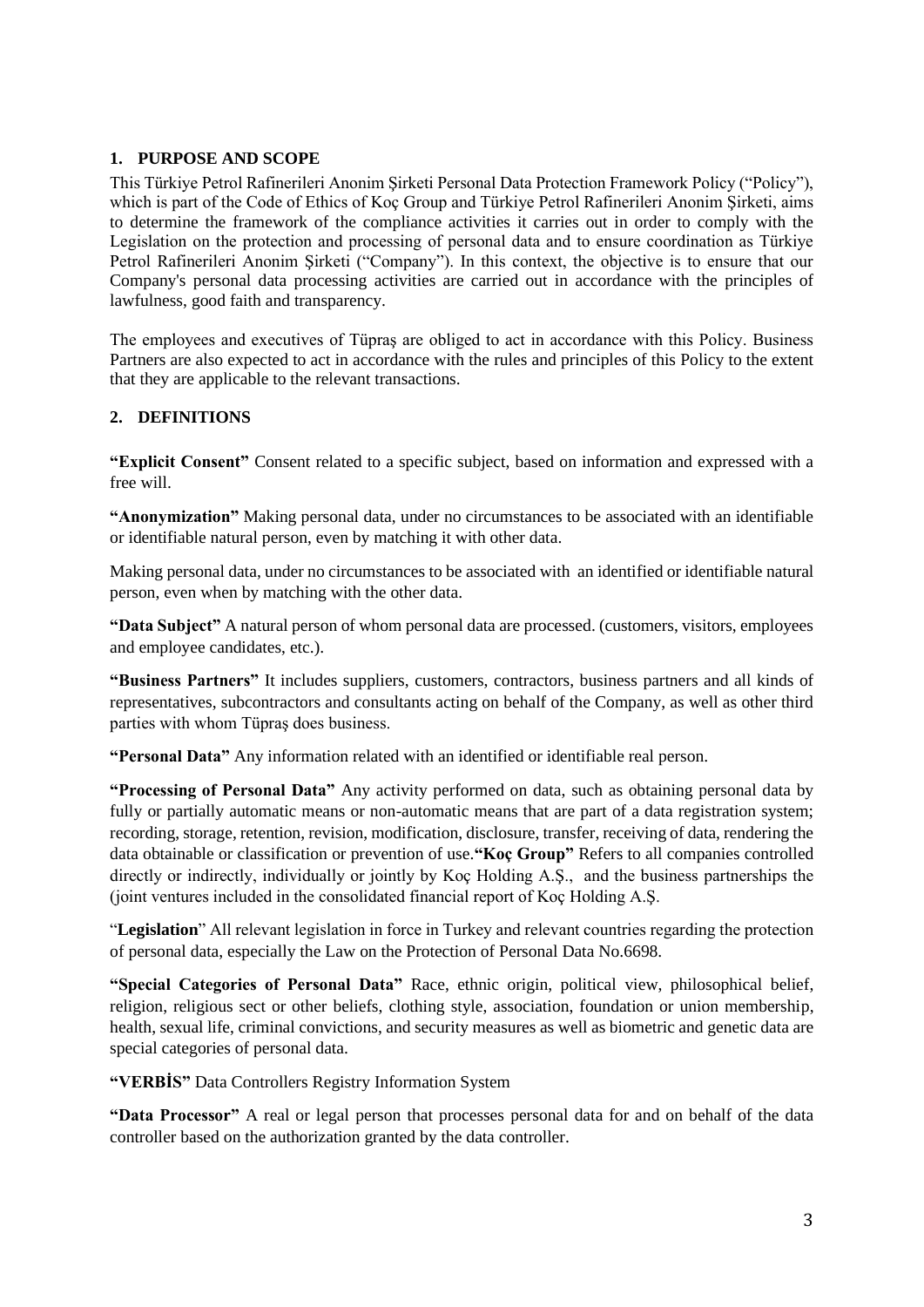"Data Controller" A real or legal person who determines the objectives and means of personal data processing and is responsible for the establishment and management of the data recording system.

## **3. GENERAL PRINCIPLES**

Breach of this Policy may result in significant consequences including legal, administrative, and criminal penalties based on the Legislation in the region of operation for our Company, its associated executives and employees and, most significantly, a breach may result in serious damage to the reputation of Koç Group and our Company.

One of the most important issues for our Company is to act in accordance with the Legislation and the general principles set out in the Legislation with regards to processing of personal data. In this regard, it is expected of our Company to act in accordance with the principles when processing personal data in accordance with the Legislation.

Our Company carries out the personal data processing practices within the scope of its activities in accordance with the Türkiye Petrol Rafinerileri A.Ş. Personal Data Protection and Processing Policy<sup>1</sup>.

## **3.1. Processing of personal data in accordance with the law and principle of good faith**

Personal data is processed in compliance with the general rule of trust and good faith, in such a way as not to damage the fundamental rights and freedoms of individuals. In this framework, personal data is processed to the extent and limited to the business activities of our Company.

## **3.2. Ensuring that personal data is accurate and up-to-date when required**

Our company takes the necessary measures to ensure that personal data is accurate and up-to-date during the processing period and establishes the necessary mechanisms to ensure the accuracy and being upto-date of personal data for certain periods of time.

#### **3.3. Processing of personal data for specific, explicit and legitimate purposes**

Our Company clearly sets out the purposes of processing personal data and processes it within the scope of the purposes related to these activities in line with its business activities.

#### **3.4. Being limited, proportionate and relevant to the purpose of processing**

Our company collects personal data only to the extent of quality and to the extent required by its business activities and processes it for the specified purposes.

#### **3.5. Storing for the Period Stipulated in the Relevant Legislation or the Period Required for the Processing Purpose**

Our company keeps personal data for the period required for the purpose for which they are processed and for the minimum period stipulated in the relevant legal legislation.

In this context, our Company firstly determines whether a period is stipulated for the storage of personal data in the relevant Legislation, and if a period is determined, it acts in accordance with this period.

If a legal period does not exist, personal data is stored for as long as necessary for the purpose for which they were processed.

In this context, our Company firstly determines whether a certain period is stipulated for the storage of personal data in the relevant Legislation, if any period is determined, it acts in accordance with this period. If no period is determined, a legal period does not exist, personal data is stored for as long as necessary for the purpose for which they were processed. At the end of the specified storage periods,

<sup>1</sup> https://www.tupras.com.tr/kisisel-verilerin-korunmasi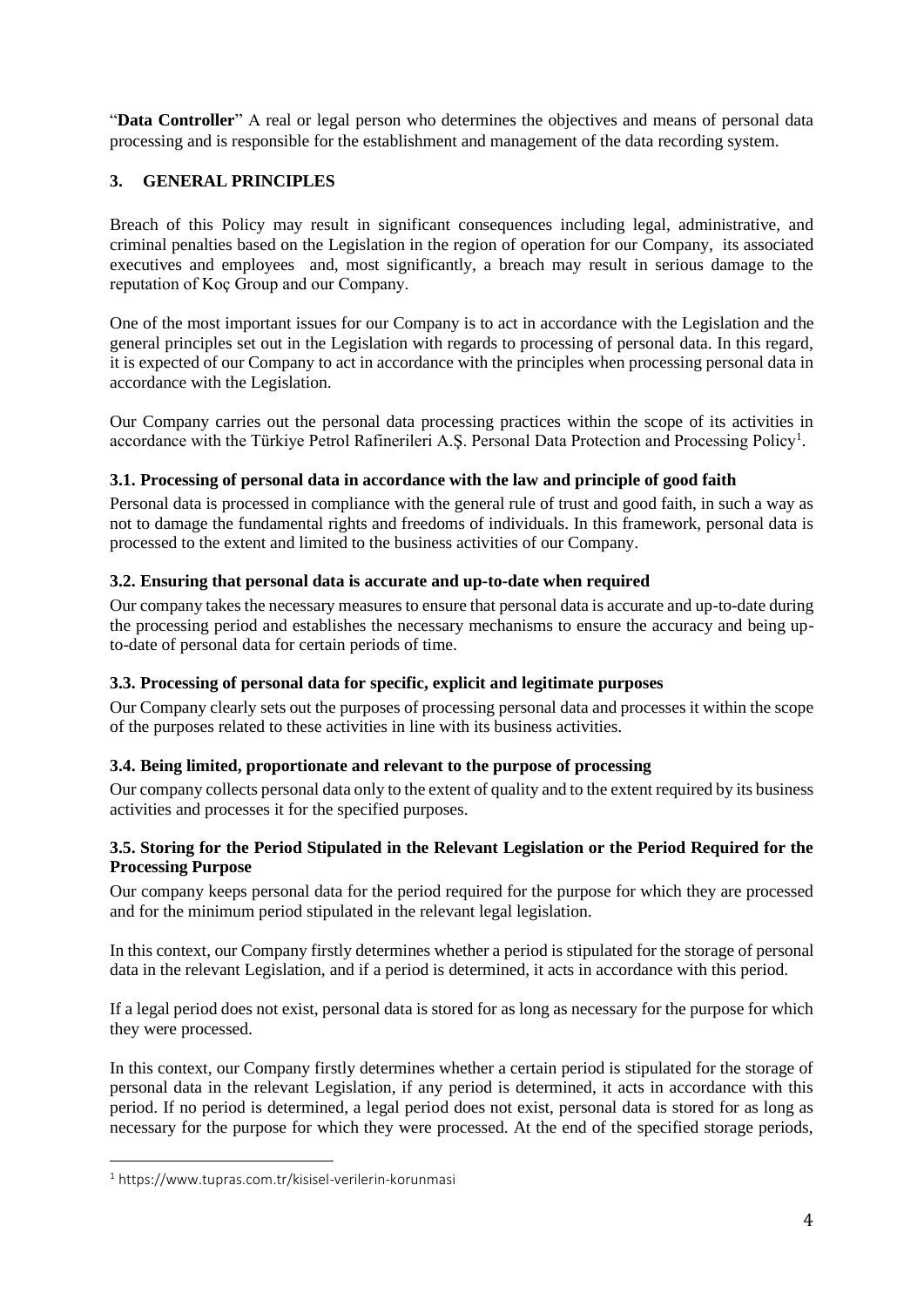personal data is destroyed in accordance with the periodic destruction periods or the data subject's application and with the specified destruction methods (deletion and/or destruction and/or anonymization.<sup>2</sup>

## **4. IMPLEMENTATION OF THE POLICY**

## **4.1. Processing of Personal Data in Accordance with the Terms of Data Processing**

Except for the explicit consent of the personal data subject, the basis of the personal data processing activity may be only one of the conditions stated below, as well as more than one condition may be the basis of the same personal data processing activity. In case the processed data is special categories of personal data, the conditions set forth in the title "Processing of Special Categories of Personal Data" in this Policy will apply.

## **(i) Obtaining the Explicit Consent of the Personal Data Subject**

One of the conditions for the processing of personal data is the explicit consent of the data subject. The explicit consent of the personal data subject should be disclosed regarding a particular issue, based on information and free will.

In the presence of the following personal data processing conditions, personal data may be processed without the need for the explicit consent of the data subject.

#### **(ii) Explicitly Provided in Laws**

If the personal data of the data subject is explicitly stipulated in the law, in other words, if there is a clear provision in the law regarding the processing of personal data, the existence of this data processing condition may be mentioned.

#### **(iii) Failure to Obtain the Explicit Consent of the Data Subject due to Actual Impossibility**

The personal data of the data subject may be processed if it is necessary to process the personal data of the person who is unable to express his or her consent due to actual impossibility or whose consent cannot be validated, in order to protect the life or physical integrity of himself or another person**.**

#### **(iv) Direct Concern with the Establishment or Performance of the Contract**

Provided that it is directly related to the conclusion or performance of a contract to which the data subject is a party, this condition may be deemed to be fulfilled if the processing of personal data is necessary.

## **(v) Fulfilment of the Company's Legal Obligation**

Personal data of the data subject may be processed if the processing is necessary for our Company to fulfil its legal obligations.

#### **(vi) Publicizing the Personal Data of the Personal Data Subject**

If the data subject has made his personal data public, the relevant personal data may be processed for the purpose of publicization on a limited basis.

#### **(vii) Requirement of Data Processing for the Establishment or Protection of a Right**

If data processing is necessary for the establishment, exercise or protection of a right, the personal data of the data subject may be processed.

#### **(viii) Mandatory Data Processing for the Legitimate Interest of our Company**

Provided that it does not damage the fundamental rights and freedoms of the personal data subject, the personal data of the data subject may be processed if data processing is necessary for the legitimate interests of our Company.

<sup>2</sup> Detailed explanations on the processing and storage of personal data is included in the Tüpraş Storage and Disposal Policy No. TPR.HUK.RHB.0006.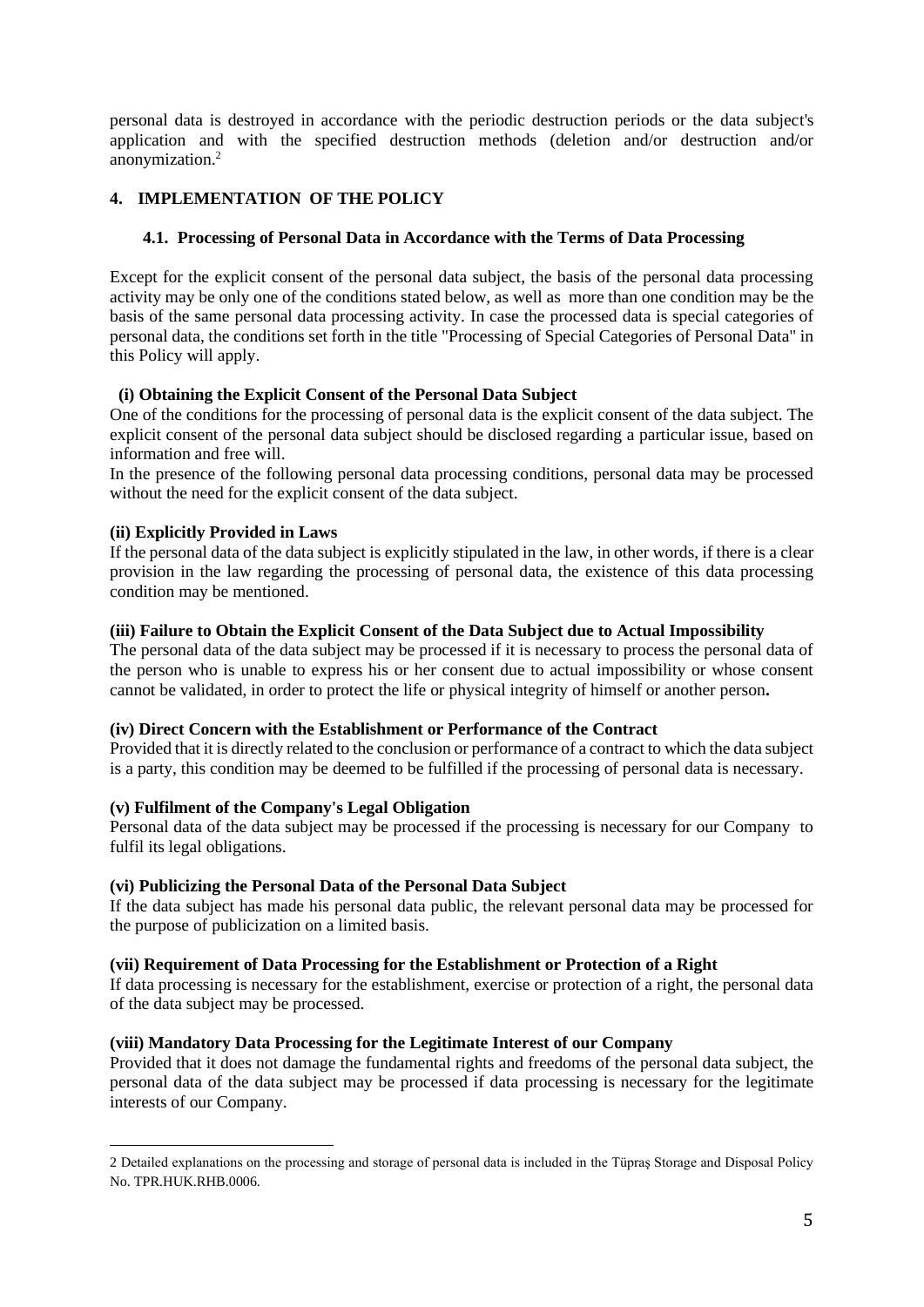#### **4.2 Execution of Special Categories of Personal Data Processing Activities Based on Special Categories of Personal Data Processing Conditions Stipulated in the Legislation**

As a rule, special categories of personal data must be processed based on the conditions specified in the Legislation. the special categories of personal data processing activities carried out by the company's business units are in line with these conditions, the necessary technical and administrative measures for the processing of the special categories of personal data must be taken and it must be ensured that the following conditions are met:

- **(i) Special categories of personal data excluding health and sexual life** can be processed without the explicit consent of data subjects if it is explicitly stipulated in the laws, in other words, if there is an explicit provision in the relevant law regarding the processing of personal data. Otherwise, explicit consent of the data subject should be obtained.
- **(ii) Special categories of personal data regarding health and sexual life** can be processed without the explicit consent of data subjects for the purposes of the protection of public health, carrying out preventive medicine, medical diagnosis, treatment and care services, planning of financing and management of health services by the persons who are bound with professional secrecy or legally authorized authorities and institutions. Otherwise, explicit consent of the data subject should be obtained.

#### **4.3 Requirements To Be Complied With For Transfer Of Personal Data**

Our company is able to transfer the personal data and special categories of personal data of data subjects to third parties in accordance with law and the purposes of personal data processing and by taking the necessary security measures. In this regard, our company acts in accordance with the regulations stipulated in the Legislation and the framework drawn up in the decisions of the relevant authority.

#### **5. OBLIGATIONS RELATED TO THE PROTECTION AND PROCESSING OF PERSONAL DATA**

## **5.1 Obligation to Keep VERBİS Up-To-Date**

Our company has fulfilled its obligation to register with VERBIS and updates its information in VERBIS within seven days from the date of the change in case of changes in the registered information. It is the responsibility of the Legal and Compliance Department to carry out updates upon the notifications of the relevant units.

Our Company reports the updates it performs in VERBIS to Koç Holding Legal and Compliance Department twice a year, with 6-month periods (June-December).

#### **5.2 Obligation to Inform Data Subjects**

In accordance with the Legislation, our company informs the personal data subjects about who, for what purposes, their personal data is processed by the data controller, for what purposes it is shared with whom, by what methods it is collected, and the legal reason and rights that the data subjects have within the scope of processing their personal data.

The Legal and Compliance Department must keep the personal data collection channels up to date as a list and share the list with Koç Holding Legal and Compliance Department twice a year, every 6-month periods (June-December).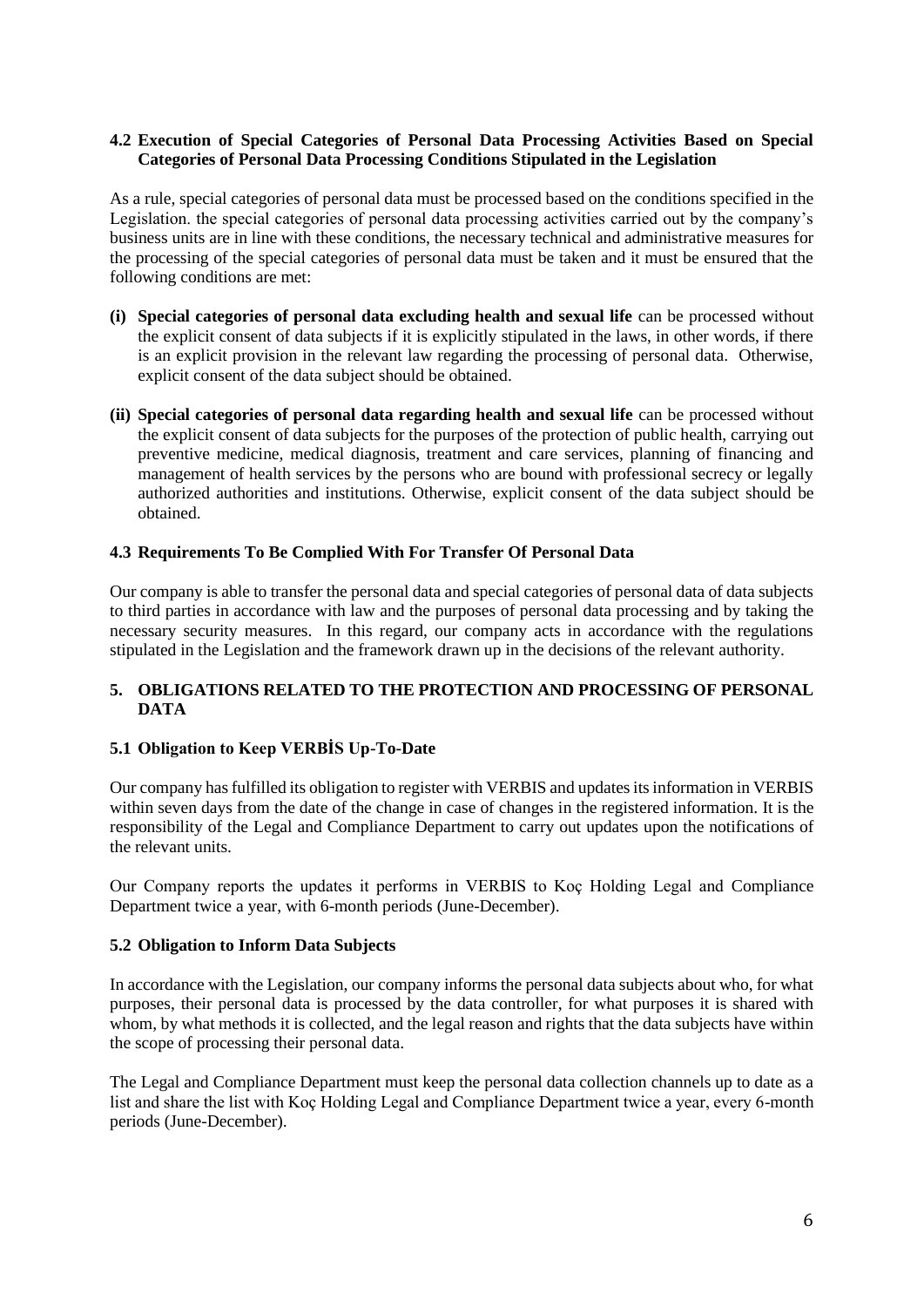#### **5.3 Obligation to Ensure the Security of Personal Data and Obligation to Audit**

In accordance with the Legislation, our Company takes the necessary measures to prevent the unlawful disclosure, access, transfer of personal data or security deficiencies that may occur in other ways, in accordance with the nature of the data to be protected. In this context, our Company takes administrative measures to ensure the required level of security in accordance with the Legislation and conducts audits or gets audits conducted.

An audit report is prepared regarding the audit results and necessary improvements are made within the scope of this report. The prepared audit report and the measures taken should be shared with Koç Holding Legal and Compliance Department in November every year.

In addition, the Legal and Compliance Department provides trainings on Legislation to employees within the scope of measures. Information is provided to Koç Holding Legal and Compliance Department regarding the trainings held.

#### **5.4 Measures to be Taken in Case of Unauthorized Disclosure of Personal Data**

In case the processed personal data is obtained by others unlawfully, this situation is reported to the data subject as soon as possible and to the relevant authorities in accordance with the Legislation. .Necessary and sufficient actions are being taken to eliminate the breach by creating an effective and fast resolution mechanism against data breaches. In this context, Data Breach and Management Plan Policy numbered TPR.HUK.RHB.0009 has been established, which conveys the process to be followed in detail.. With the aforementioned Policy; A Data Security Team has been created with representatives from the Legal, Information Technologies, Corporate Communications and Human Resources (in case the personal data of the employees is affected) departments to manage the data breach processes. In addition, in such cases, Koç Holding Legal and Compliance Department is immediately informed.

#### **5.5 Obligation to Inform the Data Subject**

The data subjects have the right to request information about their processed personal data by applying data controllers whenever they need.

In this direction, the data subjects will be able to benefit from the "Türkiye Petrol Rafinerileri A.Ş Data Subject Application Form", which can be accessed at the address [https://www.tupras.com.tr/kisisel](https://www.tupras.com.tr/kisisel-verilerin-korunmasi)[verilerin-korunmasi.](https://www.tupras.com.tr/kisisel-verilerin-korunmasi)

In case the personal data subject submits his requests for the rights provided by Law to our Company, our Company will conclude the relevant request free of charge as soon as possible and within 30 (thirty) days at the latest, depending on the nature of the request. However, if the transaction requires an additional cost, a fee may be charged in accordance with the tariff determined by the Board. In this context, the technical developments that enable the Legal and Compliance Department to reach these requests, which will be responded by them, have been completed by our Company.

Data subject applications and response process are kept in a list and shared with Koç Holding Legal and Compliance Department twice a year for 6-month periods (June-December).

In addition, the opinions of the Legal and Compliance Department and Koç Holding Legal and Compliance Department must be obtained before any action is taken regarding any information and document request from the relevant authorities and any application to be made by our Company to these authorities.